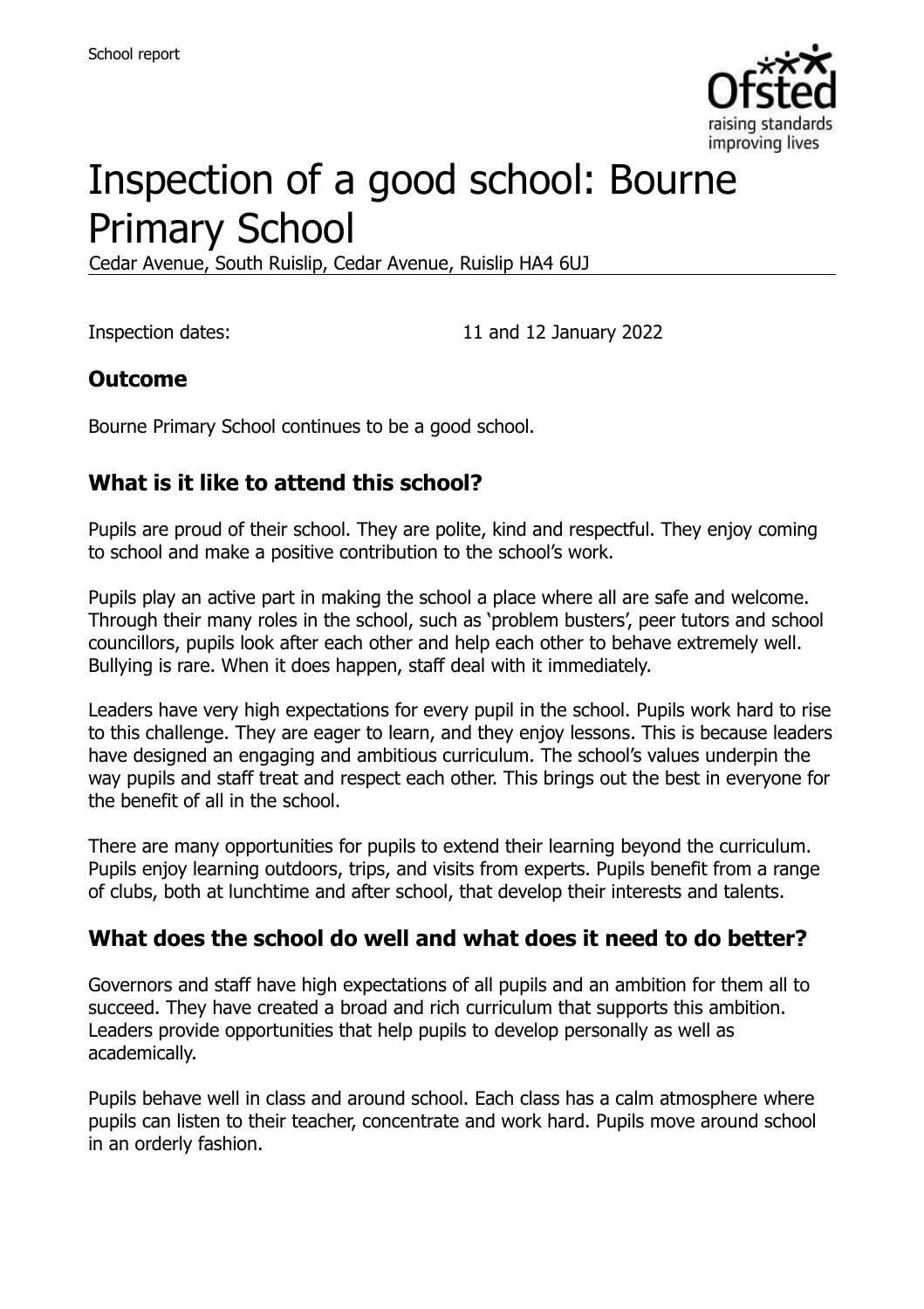

Identification of what pupils need to know begins in the early years. The early years curriculum sets out the skills and knowledge children will know and remember in most areas of learning. There are some links to the subject content in Year 1, but these need to be strengthened further.

In Years 1 to 6, leaders have ensured that there is a breadth and variety in what pupils learn. In physical education (PE), for example, pupils develop a repertoire of knowledge and skills in a suitable range of sports. Newly appointed subject leaders are receiving training for their roles. Not all have had the opportunity to check the delivery of their subject, its assessment and links to the early years. Similarly, during the COVID-19 pandemic, newly appointed governors have focused on how well English and mathematics are being delivered, and have not checked all areas of the curriculum.

Leaders make sure that reading is a priority in the school. There is a consistent approach to the teaching of reading. This starts with phonics in early years and Year 1. Most staff have a secure subject knowledge, and further training is underway to help all staff develop their expertise and ensure that pupils learn to read quickly. Leaders and staff use a range of methods to help pupils keep up and catch up. Reading books match the letter sounds pupils know. As a results of leaders' actions, pupils who struggle to read get the help they need. They soon learn to read fluently and confidently.

The curriculum in mathematics identifies the knowledge and skills pupils will learn in a logical sequence. Pupils get a chance to practise what they are learning so that it sticks in their memory, for example through imaginative daily 'arithmetic and reasoning workouts'.

Pupils with special educational needs and/or disabilities (SEND) are fully included in lessons and all aspects of school life. If pupils need extra help with their work, staff are quick to step in or offer extra resources. However, this is not always the case for a very small number of pupils with complex SEND. As local needs change, leaders are working closely with external agencies to get the right support for pupils and training for staff to meet these pupils' needs.

Leaders and staff aim to develop responsible, active and respectful pupils. Some pupils carry out roles that help support others. For example, older pupils act as 'problem busters' to support younger pupils. Pupils are confident and prepared well for life in modern Britain. They learn about rules, democracy and the importance of showing respect for others.

The school is well led. Staff at all levels spoke highly of the school's leaders being considerate of workload and well-being. Leaders, including governors, find out what staff think about their workplace and how it can be improved. Many parents and carers are positive about the school and the vast majority feel that their child is safe, happy and well taught. However, a small number of parents do not feel that leaders listen to them when they raise a concern about their child's education.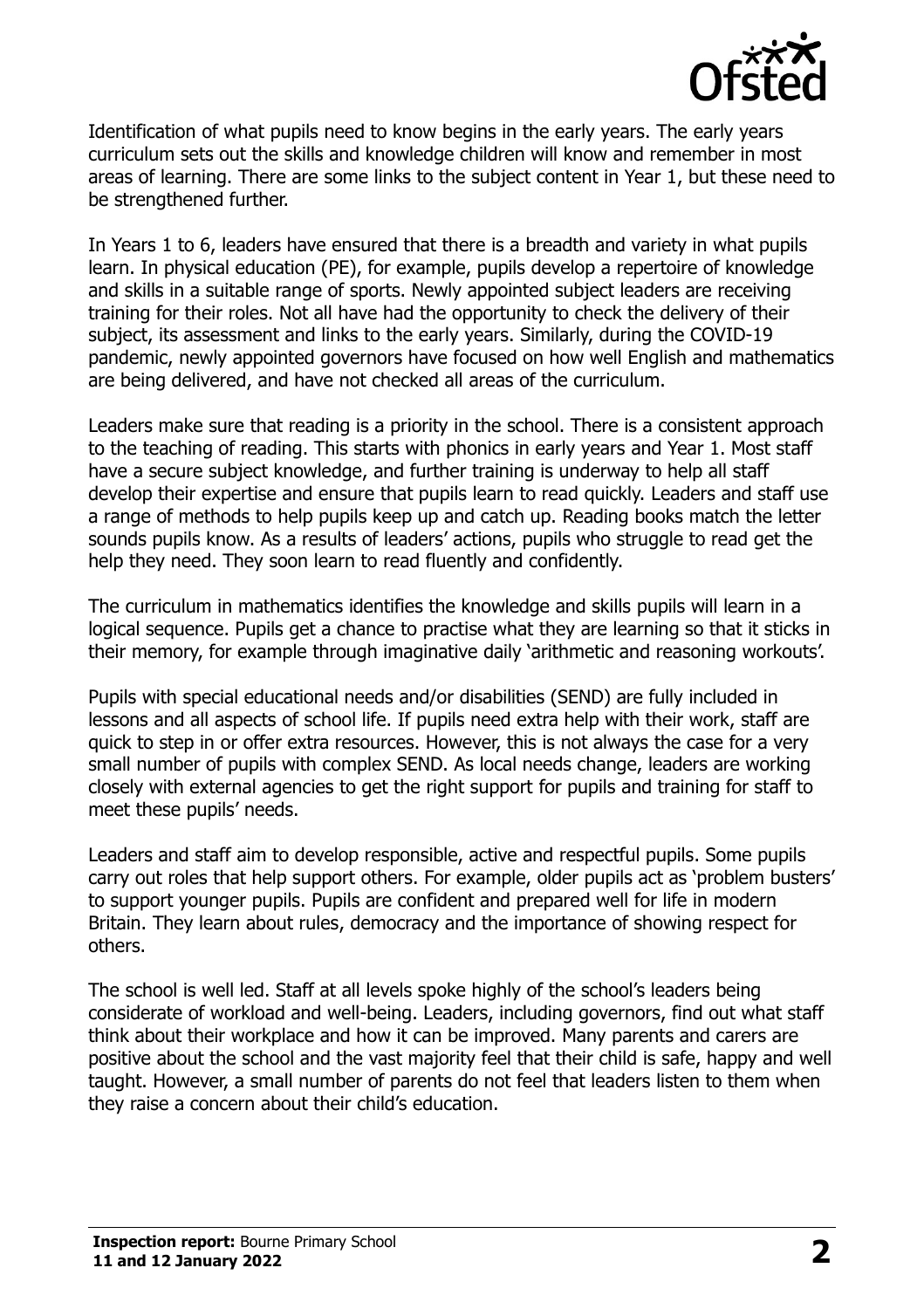

# **Safeguarding**

The arrangements for safeguarding are effective.

Leaders know their safeguarding responsibilities. They have developed systems to respond swiftly to any concerns about a child's welfare. Staff know when and how to report worries about a child. There is a strong culture of safeguarding. Most parents said that their child is safe and happy at this school.

Governors regularly review safeguarding practice to ensure that it remains effective. Governors check the school's procedures for employing staff, to confirm that they are completed as necessary.

Leaders support vulnerable pupils and their families responsibly. They work well with other agencies to help these pupils and their families to receive the support they need. Leaders are tenacious in ensuring the safety of these pupils.

# **What does the school need to do to improve?**

# **(Information for the school and appropriate authority)**

- Some newly appointed leaders have not checked delivery of their subjects, including assessment and links to the early years. In addition, a very small number of pupils with complex needs are not helped to know and remember more in some subjects. Leaders need to ensure that: links between the early years curriculum and that in Year 1 are secure; assessment is embedded; and teachers are able to adapt the curriculum for those who have complex needs.
- As a result of the COVID-19 pandemic, governors have not completed work to know what difference leaders' actions are making to the quality of education beyond English and mathematics. This means that they are unable to hold leaders to account for the quality of education. Governors need to develop their knowledge of subjects and monitor development in all aspects of the curriculum.

# **Background**

When we have judged a school to be good, we will then normally go into the school about once every four years to confirm that the school remains good. This is called a section 8 inspection of a good or outstanding school, because it is carried out under section 8 of the Education Act 2005. We do not give graded judgements on a section 8 inspection. However, if we find evidence that a school would now receive a higher or lower grade, then the next inspection will be a section 5 inspection. Usually this is within one to two years of the date of the section 8 inspection. If we have serious concerns about safeguarding, behaviour or the quality of education, we will deem the section 8 inspection as a section 5 inspection immediately.

This is the second section 8 inspection since we judged the school to be good in February 2012.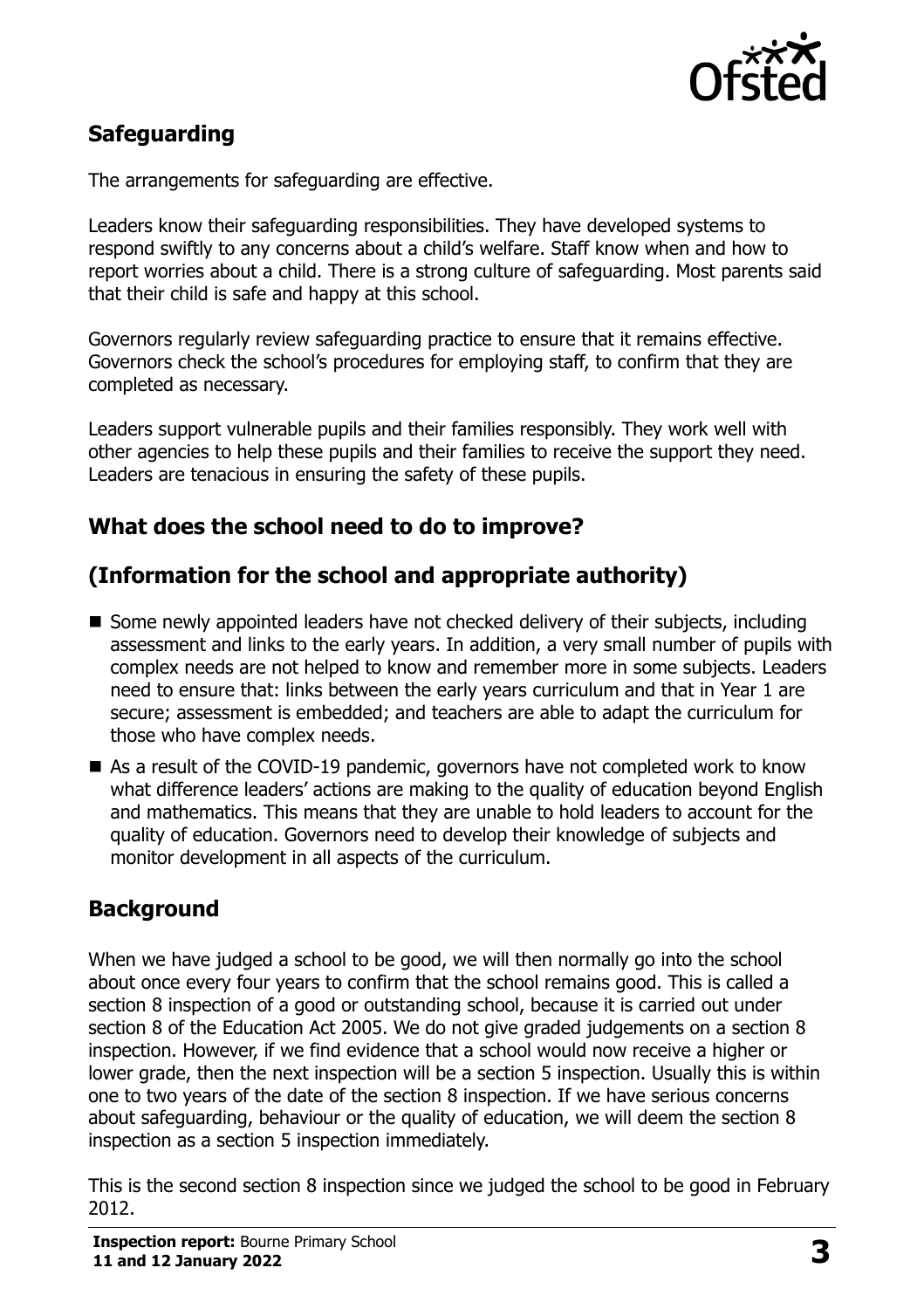

# **How can I feed back my views?**

You can use [Ofsted Parent View](https://parentview.ofsted.gov.uk/) to give Ofsted your opinion on your child's school, or to find out what other parents and carers think. We use information from Ofsted Parent View when deciding which schools to inspect, when to inspect them and as part of their inspection.

The Department for Education has further quidance on how to complain about a school.

If you are the school and you are not happy with the inspection or the report, you can [complain to Ofsted.](https://www.gov.uk/complain-ofsted-report)

#### **Further information**

You can search for [published performance information](http://www.compare-school-performance.service.gov.uk/) about the school.

In the report, '[disadvantaged pupils](http://www.gov.uk/guidance/pupil-premium-information-for-schools-and-alternative-provision-settings)' refers to those pupils who attract government pupil premium funding: pupils claiming free school meals at any point in the last six years and pupils in care or who left care through adoption or another formal route.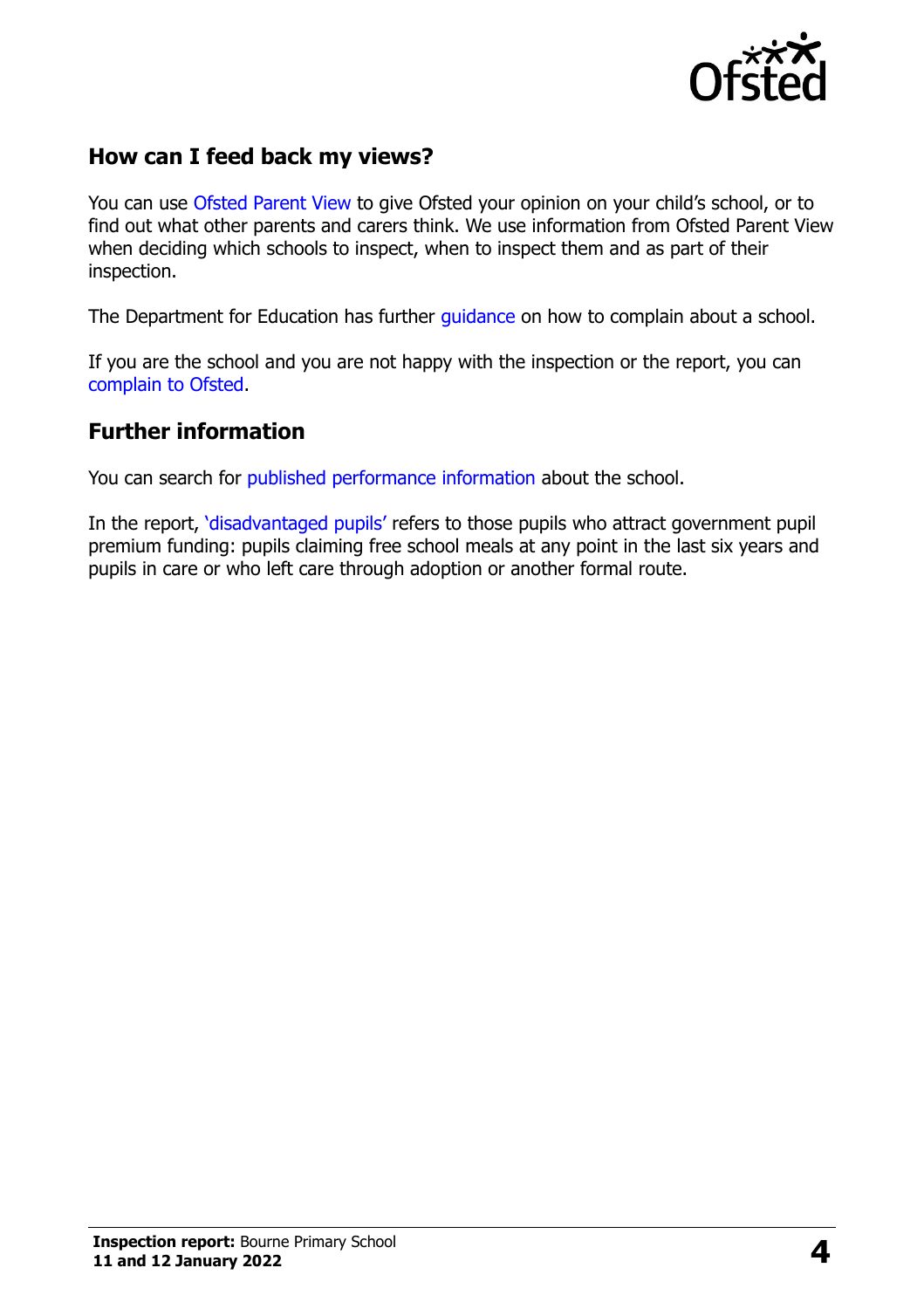

#### **School details**

| Unique reference number             | 102368                                                                 |
|-------------------------------------|------------------------------------------------------------------------|
| <b>Local authority</b>              | Hillingdon                                                             |
| <b>Inspection number</b>            | 10200113                                                               |
| <b>Type of school</b>               | Primary                                                                |
| <b>School category</b>              | Community                                                              |
| Age range of pupils                 | 3 to 11                                                                |
| <b>Gender of pupils</b>             | Mixed                                                                  |
| Number of pupils on the school roll | 210                                                                    |
| <b>Appropriate authority</b>        | The governing body                                                     |
| <b>Chair of governing body</b>      | Amy Doody                                                              |
| <b>Headteacher</b>                  | Sabrina Edwards                                                        |
| Website                             | www.bourneprimary.org.uk                                               |
| Date of previous inspection         | 28 September 2016, under section 8 of the<br><b>Education Act 2005</b> |

# **Information about this school**

- The school uses no alternative provision.
- Since the previous inspection, the leadership of the school has changed. There is a new chair of governors.

# **Information about this inspection**

- This was the first routine inspection the school received since the COVID-19 pandemic began. The inspector discussed the impact of the pandemic with leaders and has taken that into account in his evaluation of the school.
- During the inspection, the inspector met with the headteacher, deputy headteacher and members of the senior leadership team. He also met with the special educational needs coordinator and carried out joint lesson visits. He met with representatives of the governing body and the local authority.
- The inspector carried out deep dives in these subjects: reading, mathematics and PE. For each deep dive, he met with subject leaders, looked at curriculum plans, visited a sample of lessons, spoke to teachers and pupils and looked at samples of pupils' work.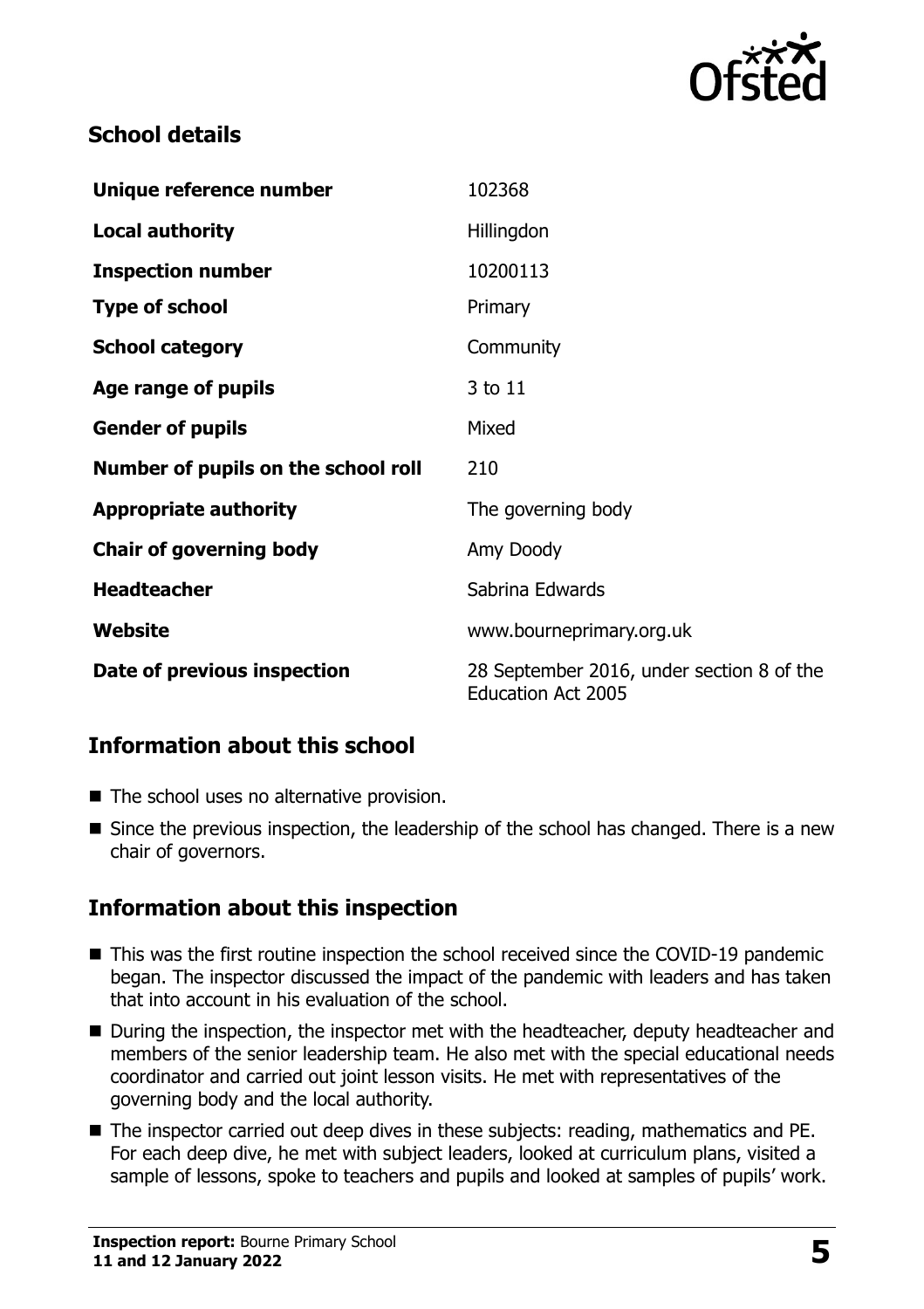

He also listened to pupils read to a familiar adult and visited reading and phonics lessons.

- The inspector looked at curriculum plans and spoke to leaders about other subjects, including history and music.
- The inspector spoke to leaders and staff about safeguarding. He also considered documentation about safeguarding arrangements.
- The inspector considered responses from staff, pupils and parents to the Ofsted online questionnaires.

#### **Inspection team**

Phil Garnham, lead inspector Her Majesty's Inspector